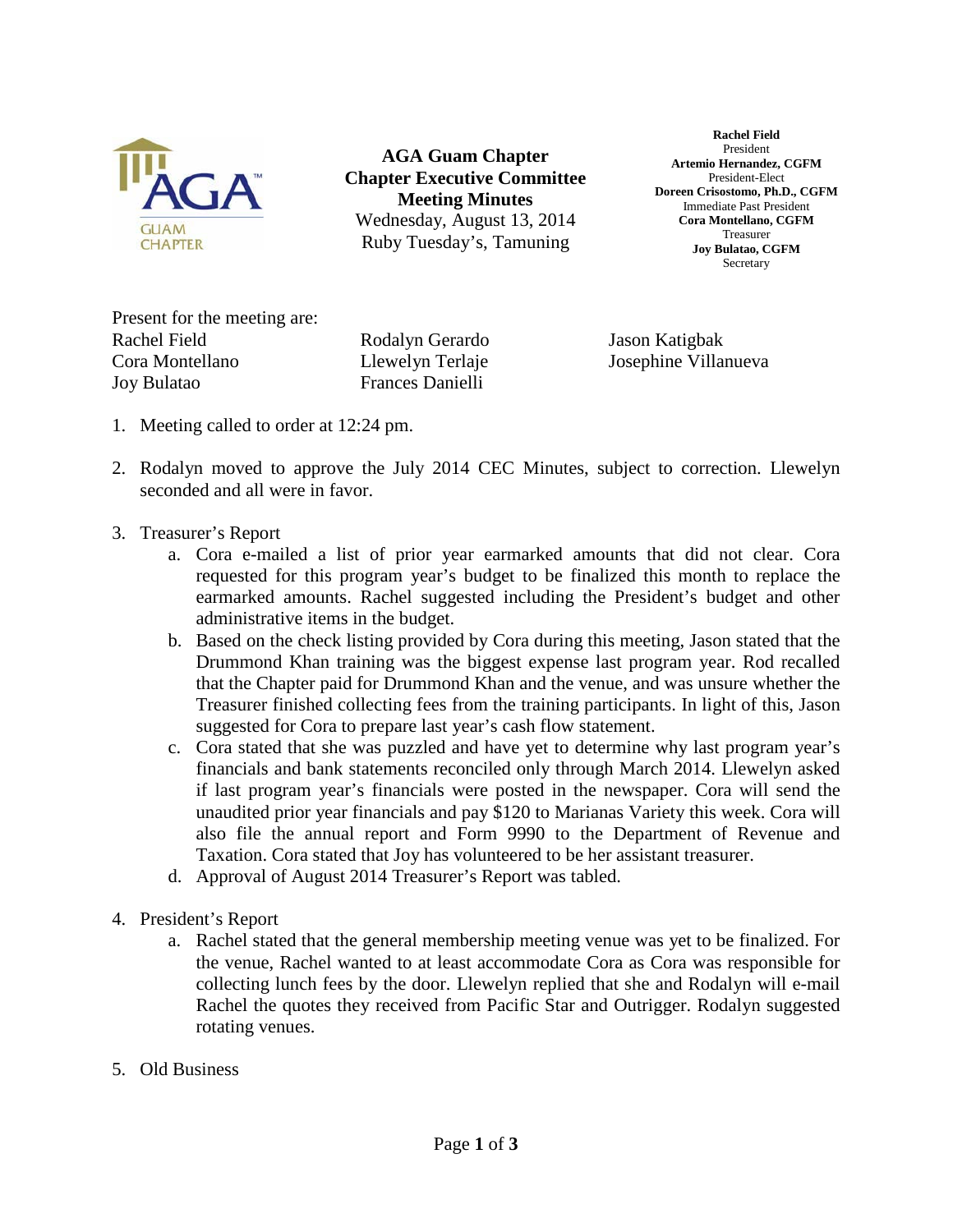- a. Rachel stated to have a budget for the President's \$1,000 discretionary expenditure. Cora replied to send the budget to everyone and adopt it by next meeting.
- b. Motion to void stale-dated checks. This motion did not pass on June and July 2014 when it was e-mailed to the CEC. Rodalyn said to void the stale-dated checks as the bank would not honor it. Frances moved to void last program year's state-dated checks. Jason seconded and all were in favor.
- 6. Committee Reports/ Budget Presentations
	- a. Education
		- i. Rod reminded that the GPDC is on September 17 to 19, 2014. Registration was sent to the members. As of today, there were less than 20 interested participants and two has registered. Deadline for early registration is August 31, 2014. After the GPDC, the Chapter's other trainings will be scheduled for January 2015.
		- ii. Rod asked if the CEC would be willing to pay for the Education Chair and Co-Chair's training, similar to previous years. The Education Chair and Co-Chair's presence ensures the training's smooth operation. Rodalyn moved to require the By-laws Chairperson to draft a Standard Operating Procedure for the Education Chair and Co-Chair to attend AGA Guam Chapter-sponsored trainings for free and for them to earn the Continuing Professional Education credits if available. Frances seconded and all were in favor.
		- iii. Llewelyn requested for assistance to push for GPDC solicitations to help defray the conference costs. Cora suggested and will be sending grant applications for non-profit organizations.
		- iv. For the PDT raffle, Rachel moved to begin tracking attendance from August 2014 to May 2015 to determine eligibility for the raffle and select and budget the number of raffle winners three months prior to the event. Rodalyn seconded and all were in favor.
	- b. Community Service
		- i. Frances asked to use phone numbers of the Chapter members from the membership listing to encourage the members to sign-up for community service. Rachel said that it would be okay.
		- ii. Frances stated that community service for September 2014 is the Coastal Clean-up, which called for 10 volunteers, and for October 2014 are the homeless coalition and another activity to receive \$500. Jason suggested for group pictures to be taken and posted at the AGA Facebook/newsletter for each community service event.
		- iii. Frances asked for other community services. Joy suggested for Frances to calendar the Salvation Army bell-ringing for December. Jason suggested for the Tax assistance on April. Jason also volunteered for Get Smart about Credit for low-income families.
		- iv. Frances stated that it is difficult to invite AGA 5K sponsors for appreciation luncheon last minute. Rachel suggested either moving the luncheon on October 2014 or giving gift bags instead of the luncheon. Rodalyn suggested to take pictures with the sponsors and publish it.
	- c. Scholarship